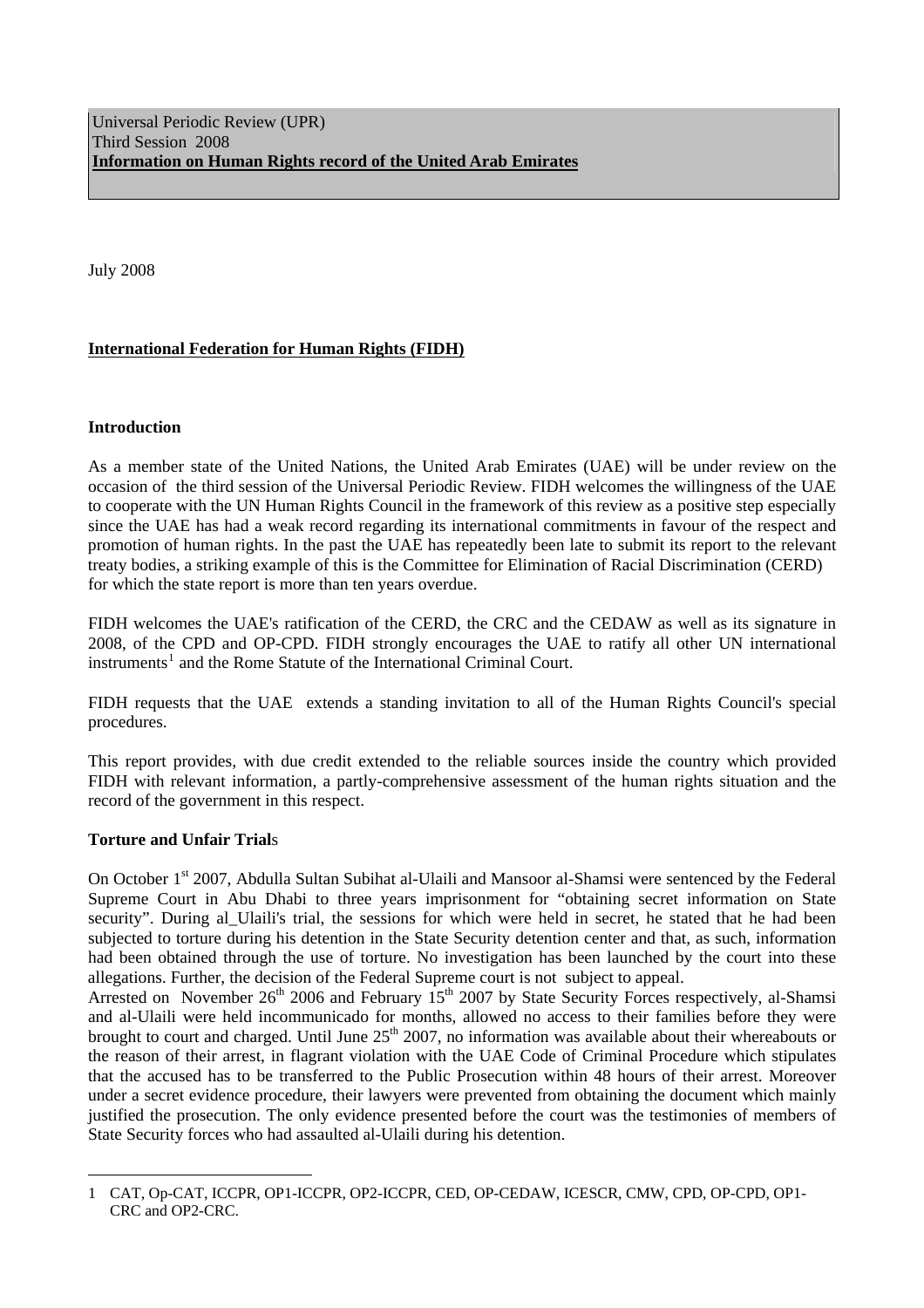### **Infringement on Civil Liberties**

Although the constitution of the UAE recognizes the right of freedom of expression, press and information, these rights remain very limited. They are particularly strained by the Law on the Press and Publications which entitles the Ministry of Information to license newspapers and publications and strictly monitor their content. In addition, the appointment of editors is governed by this law.

Access to information is also severely restricted. Various websites considered by the authorities as "unwelcome" due to their religious, cultural and/or political content are made unaccesable in the country. Between August and November 2007, the owner of the internet website *Majan*, Mohammed Rashed Al-Shehhi was sentenced to prison and fined three times, and the website has been shut down.

Throughout the past months, journalists sentenced to prison terms have been released by a Dubai court after the ruler of Dubai stated that journalists should not be imprisoned because of their work and called for the enactment of new press and publications laws. Nevertheless, domestic law has not been amended accordingly. Thus, press offences are still widely criminalized.

Another form of repression directed towards journalists is « banning » them. Several journalists and writers have been prevented from writing in newspapers or even appearing on television through the issuance of "blacklists" consisting of journalists and writers who are not "governmentally approved".

Several Emirati writers and academics remain blacklisted since September 2000. On July 1<sup>st</sup> 2008, the "Al Khaleej" newspaper refused to publish an article by one of its columnists, Dr Abdel Khaliq Abdullah, entitled "Demographic or Developmental Imbalance in the UAE". In April and October 2007, the newspaper had already refused to publish two of his essays. Additionally, because of his reform-supporting opinions, Dr Muhammad Al Roken, former President of the UAE's Jurists Association and Professor of Constitutional Law was arrested more than once in 2006. He was released only after being warned not to appear in local or even international media.

National academics, in particular those known for their critical writings, have regularly been sanctioned over the past years. In September 2000, 15 teachers were banned from publishing within the country. In 2001 and 2002, six academics were banned from teaching in UAE University. In 2007, only one of them was authorized regain his professional activities. Again in July 2008, two more academics were banned from teaching.

Other administrative measures have been taken against civil servants. Apparently, 83 Emirati academics were transferred by the UAE authorities to state jobs in other arenas, in disregard of the nature of their profesionnal background, in order to sanction what is seen as Islamist views. Dozens of teachers demonstrated in Dubai against this decision on November  $20<sup>th</sup> 2007$  and again on June  $14<sup>th</sup> 2008$ .

#### **Freedom of Association**

Political organizations and parties are not permitted in the UAE. Under the Federal Law on Organizations working for the Public Interest, NGOs have to apply for registration with the Ministry of Social Affairs, they then receive subsidies from the government based on membership size. According to the information received, despite the request, more than 20 local NGOs are still unregistered.

In July 2004, a group of Emirati human rights defenders led by Mohammed Al-Roken applied for the registration of a NGO, the UAE Human Rights Association, with the Ministry of Labour and Social Affairs. According to the law, they should have received a reply from the ministry within a month of submitting the application. As of today, no reply has been received. In 2002 and 2006, requests for registration for an independent association of lawyers were both rejected.

Associations are also restricted by directives of government's censorship which necessitate prior government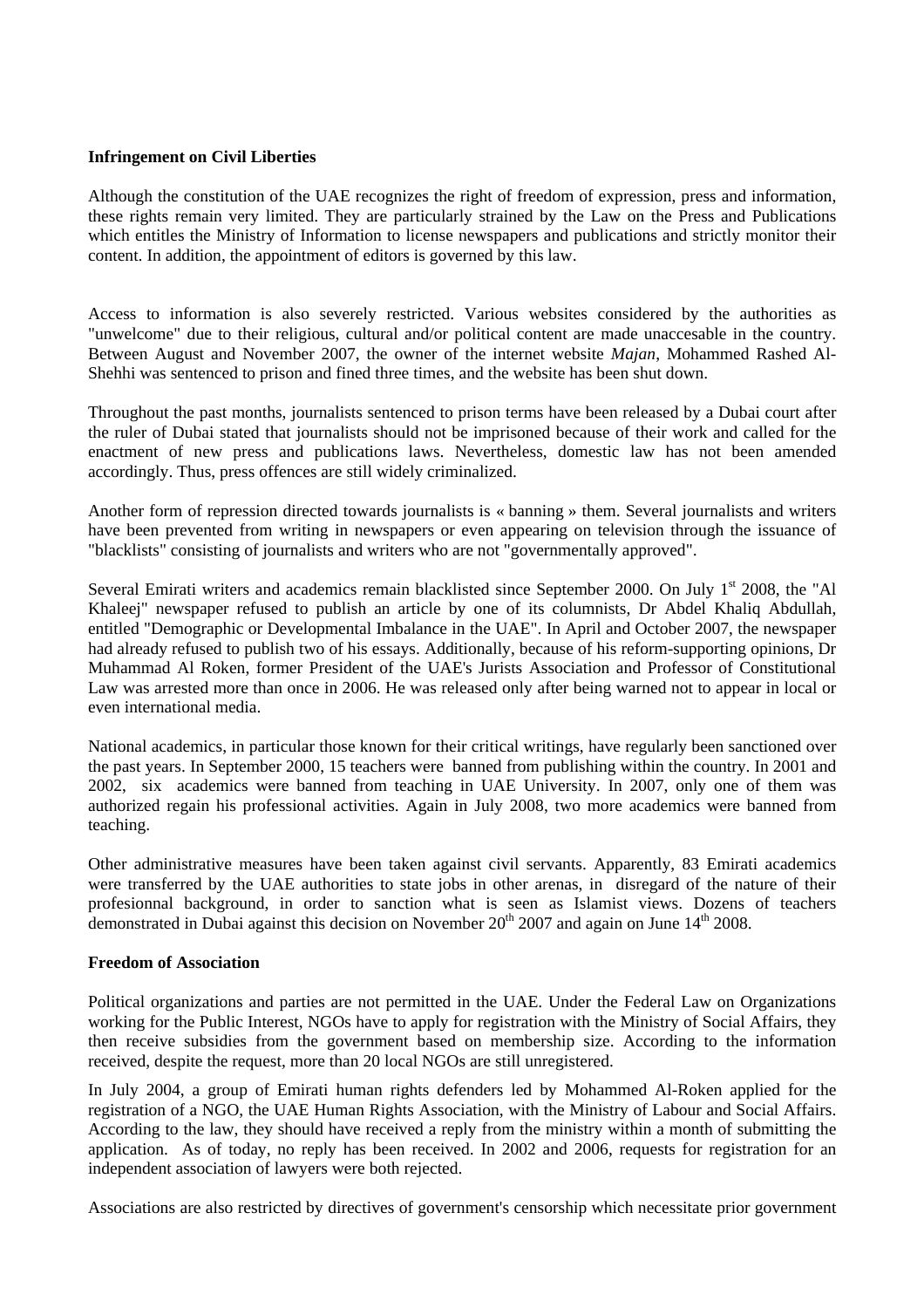approval before publishing any material. In further repression, NGO representatives must obtain government permission before attending events outside the country.

Since 2006, Ms Sharla Musabih, founder of the Hope Centre for the Welfare of the Needy in Dubai, a shelter which provides support for women and children victims of violence, has been targeted in a defamation campaign repeatedly threatened. In August 2006, she was referred to the criminal court on charges of physically assaulting one of the victims on the shelter's premises. She was finally acquitted due to lack of evidence. Several UN Special Procedures and human rights organisations expressed their deep concerns as it was feared that she had been brought to court due to her work in defense of human rights.

According to information received, a new defamation campaign has been launched against Ms Musabih since she criticized the management of a newly established shelter licensed by the UAE government.

# **Gender-based Discrimination**

The constitution of the UAE ensures the equal treatment of all its citizens and the UAE government has ratified CEDAW without any reservation, however, women continue to suffer discrimination in particular regarding family issues. Family law in UAE is governed by Islamic Sharia courts consisting of only men. Women face discrimination with regards to parental authority, also, children and spouses of Emirati women married to non-Emirati men are not entitled to citizenship.

Though sexual harassment and domestic abuse against women is commonplace, there is very little institutional support for victims, nor is spousal rape considered a crime by Emirati law. Activists who dare to denounce such violations are emplaced under intense pressure.

While freedom of movement for all persons is enshrined in national law, women are required to get their father's and/or husband's approval- as they are given legal authority over them- in order to participate in professional and social life as well as to leave the country.

# **The Rights of Migrant Workers and Human Trafficking**

In the United Arab Emirates and in particular Dubai, of a resident population reaching over 4.1 million persons, only 20% are locals. Data available up to 2005 suggests that there are 2,738,000 migrant workers in Dubai, a figure which makes up almost 90% of the total workforce [2](#page-2-0).

Since the announcement of the Prime Minister in November 2006 of the introduction of measures which would regulate the labour market and improve conditions for foreign workers, significant improvements have been reported. However, UAE laws still prohibit migrants' participation in independent trade union activities. Freedom of association is still not recognized as a fundamental right in UAE Labour Law and the UAE has not ratified the ILO's core conventions 87 and 98, which guarantee the right to freely associate.

Dissatisfaction with work conditions has led migrant workers to stage a number of public protests and demonstrations over the past years. On March 18<sup>th</sup> 2008, 1,500 workers of Electro Mechanical Company in Sharjah protested against their low wages. The strike allegedly became violent and resulted in serious damages

FIDH welcomes the counter trafficking strategy developed by the UAE National Committee to Combat Human Trafficking during its last meeting on June 6<sup>th</sup> 2008, and in particular the decision to renew the « focus on ensuring protection in UAE law for domestic workers (...) and to ensure prosecution of violations under the UAE's tough human trafficking law ». These decisions should be implemented without delay and result in concrete actions. Special attention should indeed be given to the plight of female migrant domestic workers. Domestic workers are among the most vulnerable of migrant communities. They are not protected by the UAE Labour Law. They cannot access social security systems. They cannot form unions. Without

 $\overline{a}$ 

<span id="page-2-0"></span><sup>2</sup> SOH Report on Mandatory Testing – CARAM Asia, 2007 Human Rights Watch Statement 2006